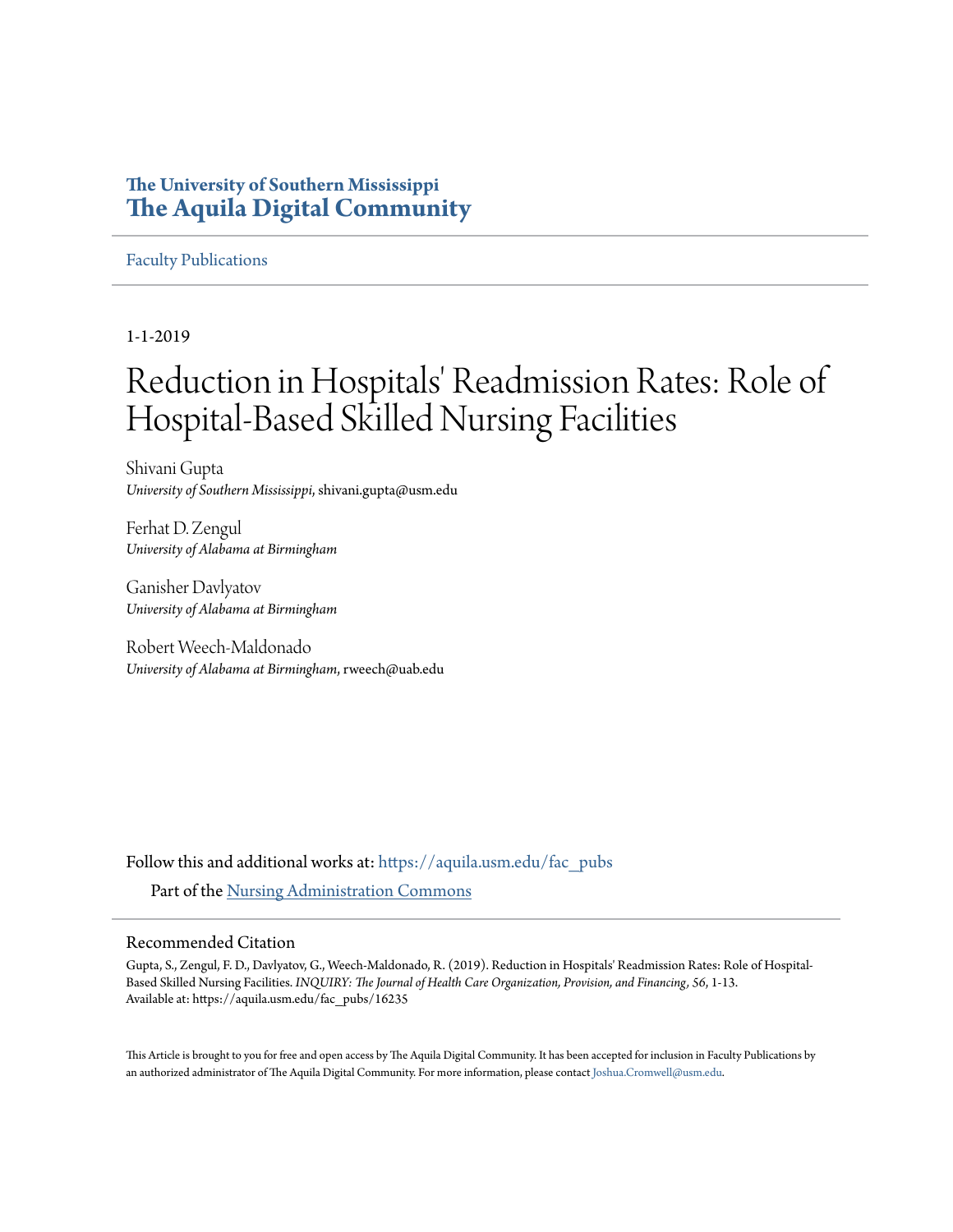# **Reduction in Hospitals' Readmission Rates: Role of Hospital-Based Skilled Nursing Facilities**

INQUIRY: The Journal of Health Care Organization, Provision, and Financing Volume 56: 1–13 © The Author(s) 2019 Article reuse guidelines: [sagepub.com/journals-permissions](https://us.sagepub.com/en-us/journals-permissions) DOI: 10.1177/0046958018817994 [journals.sagepub.com/home/inq](https://journals.sagepub.com/home/inq) **SSAGE** 

 $\boldsymbol{\mathsf{Shivani}}$  Gupta,  $\boldsymbol{\mathsf{PhD}^{\mathsf{1}\textcolor{blue}{\bullet}}}$ , Ferhat D. Zengul,  $\boldsymbol{\mathsf{PhD}^{\mathsf{2}}},$  Ganisher K. Davlyatov,  $\boldsymbol{\mathsf{PhD}^{\mathsf{2}}},$ **and Robert Weech-Maldonado, PhD2**

# **Abstract**

Hospital readmission within 30 days of discharge is an important quality measure given that it represents a potentially preventable adverse outcome. Approximately, 20% of Medicare beneficiaries are readmitted within 30 days of discharge. Many strategies such as the hospital readmission reduction program have been proposed and implemented to reduce readmission rates. Prior research has shown that coordination of care could play a significant role in lowering readmissions. Although having a hospital-based skilled nursing facility (HBSNF) in a hospital could help in improving care for patients needing short-term skilled nursing or rehabilitation services, little is known about HBSNFs' association with hospitals' readmission rates. This study seeks to examine the association between HBSNFs and hospitals' readmission rates. Data sources included 2007-2012 American Hospital Association Annual Survey, Area Health Resources Files, the Centers for Medicare and Medicaid Services (CMS) Medicare cost reports, and CMS Hospital Compare. The dependent variables were 30-day risk-adjusted readmission rates for acute myocardial infarction (AMI), congestive heart failure, and pneumonia. The independent variable was the presence of HBSNF in a hospital  $(1 = yes, 0 = no)$ . Control variables included organizational and market factors that could affect hospitals' readmission rates. Data were analyzed using generalized estimating equation (GEE) models with state and year fixed effects and standard errors corrected for clustering of hospitals over time. Propensity score weights were used to control for potential selection bias of hospitals having a skilled nursing facility (SNF). GEE models showed that the presence of HBSNFs was associated with lower readmission rates for AMI and pneumonia. Moreover, higher SNFs to hospitals ratio in the county were associated with lower readmission rates. These findings can inform policy makers and hospital administrators in evaluating HBSNFs as a potential strategy to lower hospitals' readmission rates.

# **Keywords**

hospital-based skilled nursing facilities, readmission rates, coordination of care, vertical integration, resource-based view

# **What do we already know about this topic?**

Given the prior research, we know that many factors such as improper discharge planning, insufficient follow-up, lack of care coordination, and poor communication between providers along the continuum of care could lead to higher hospital readmission rates, and that better coordination of care between acute and post-acute care may exhibit the most potential to reduce readmission rates.

# **How does your research contribute to the field?**

This study explores the relationship between hospital-based skilled nursing facilities and readmission rates using data for years 2007 to 2012 and a methodology that includes generalized estimating equations with state and year fixed effects, and propensity score weights to control for potential selection bias of hospitals having an skilled nursing facility (SNF).

# **What are the research's implications toward theory, practice, or policy?**

Findings of this study could be used by health care administrators, payers, and policy makers to evaluate the strategies related to their access to post-acute care services through vertical integration and the role of hospital-based skilled nursing facilities in improving the care processes and patients' transition between various health care settings.

Creative Commons Non Commercial CC BY-NC: This article is distributed under the terms of the Creative Commons @ 0⊗ Attribution-NonCommercial 4.0 License (http://www.creativecommons.org/licenses/by-nc/4.0/) which permits non-commercial use, reproduction and distribution of the work without further permission provided the original work is attributed as specified on the SAGE and Open Access pages (https://us.sagepub.com/en-us/nam/open-access-at-sage).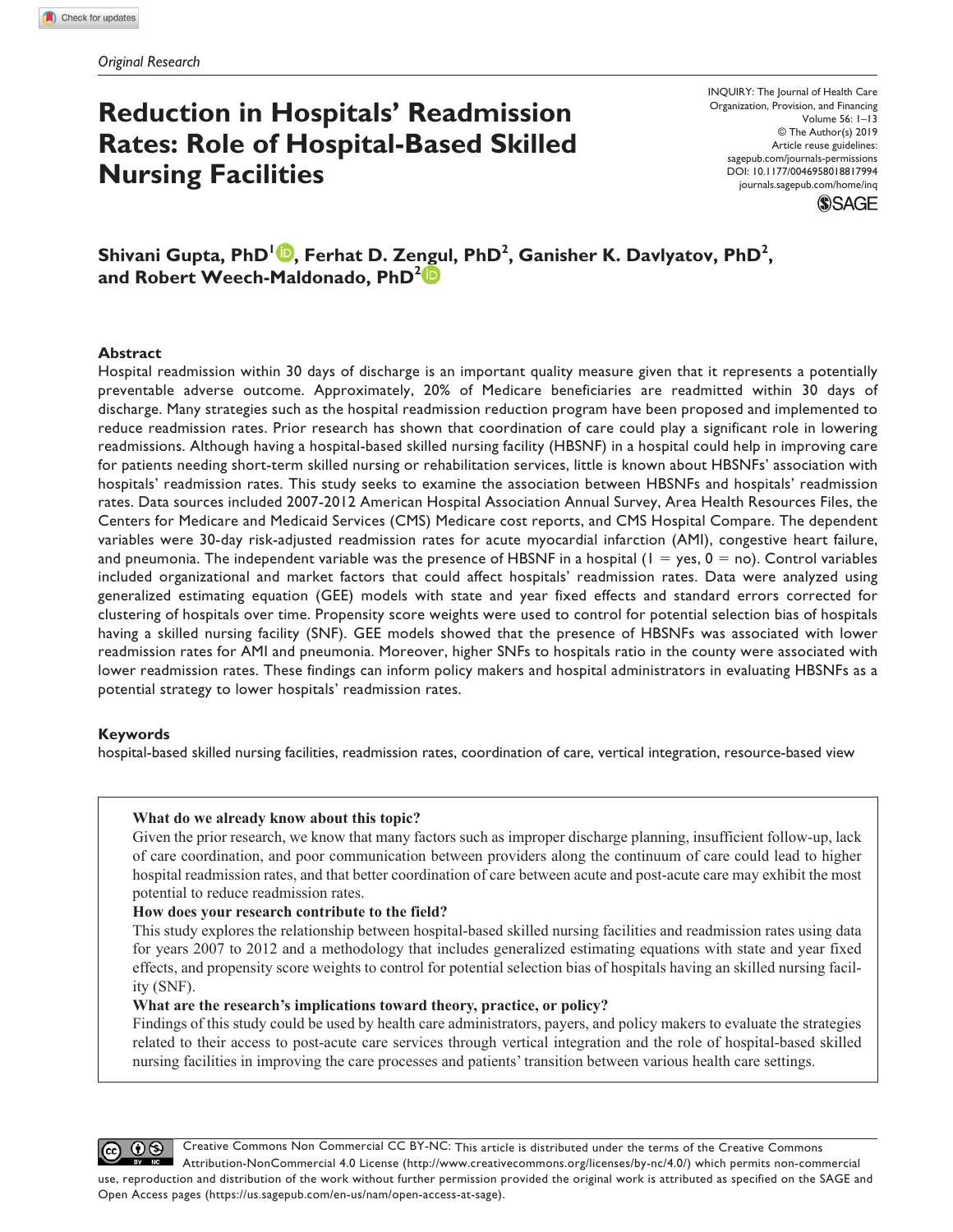# **Introduction**

Hospital readmissions within 30 days of discharge are an essential quality measure as they represent a potentially preventable adverse outcome.<sup>1-4</sup> Readmissions not only drive costs<sup>5</sup> but also account, on average, for 20% of the Medicare beneficiaries being readmitted within 30 days of discharge from the hospital.<sup>6,7</sup> A variety of strategies such as the hospital readmission reduction program have been proposed and implemented to reduce readmission rates. $8-10$  These initiatives have tied the hospitals' reimbursement to their readmission rates. Consequently, many hospitals have been exploring strategies to effectively reduce their readmissions.<sup>11</sup>

Prior research has identified many factors that could lead to higher readmission rates.<sup>12</sup> These factors include poor quality of inpatient care, inadequate staffing, $13$  inadequate discharge planning and premature discharge, improper transitions of care, insufficient follow-up, lack of care coordination, and poor communication between acute and post-acute care (PAC) providers.<sup>10,12,14,15</sup> Several studies have suggested that better coordination of care and communication between acute and PAC providers may have the most potential to reduce readmission rates.<sup>6,16-19</sup>

Establishing a skilled nursing unit within a hospital, ie, a hospital-based skilled nursing facility (HBSNF), could improve coordination of care<sup>5</sup> and quality of PAC.<sup>20</sup> HBSNF refers to a facility which is licensed by the state as a skilled nursing facility (SNF), is located inside a hospital, shares its governing board, is financially integrated with the hospital, and the two (hospital and HBSNF) file their Medicare cost reports together.<sup>21,22</sup> HBSNFs have also been referred to as "sub-acute care units" and "transitional care units" in the literature. $23$  For this study, these terms are used interchangeably. In 2010, there were 1058 HBSNFs in the United States with 55 311 patients. $24$ 

Among Medicare patients, HBSNFs provide care to those who "need short-term" skilled nursing and/or rehabilitation services after a hospital stay of at least 3 days, are not well enough to go home, and need extended medical supervision or nursing services.8,25-27 HBSNFs can serve as a potential mechanism for better coordination of patient care through improved access to physicians, nurses, therapists, and ancillary services (such as x-ray and laboratory exams), thereby facilitating the transition from acute to PAC, and ultimately into the community.<sup>28</sup>

Although HBSNFs could play a significant coordinating role in patients' transition from acute to PAC, little is known

2 *INQUIRY*

about their association with hospitals' readmission rates. The few studies that have examined this relationship have focused on the effect of HBSNF closures on health care utilization and patient outcomes among Medicare fee-for-service (FFS) beneficiaries,<sup>29</sup> differences in patient outcomes of free-standing SNFs and HBSNFs,<sup>30</sup> the effect of HBSNF beds reduction on rehospitalizations of free-standing SNFs in the area, $31$  and differences between hospital patients discharged to a HBSNF versus a free-standing SNF, in terms of SNF use and days spent in the community.<sup>32</sup> No study, to our knowledge, has explored the association between the presence of HBSNFs and hospitals' readmission rates.

The purpose of this article is to examine whether hospitals that have HBSNFs experience lower readmission rates than hospitals that do not have them. This study will allow providers, payers, and policy makers to understand better the role HBSNFs could play in coordinating patients' care during the transition from acute to PAC or into the community. It would also allow hospital administrators to evaluate whether having an HBSNF could be a viable strategy to achieve lower readmission rates.

# **Conceptual Framework**

As a conceptual framework, this article refers to tenets from the vertical integration literature and the resource-based view (RBV) of the firm to explore the role of HBSNFs in lowering readmission rates for hospitals. Readmissions have often been attributed to the breakdown in communication and coordination of care associated with treating acute episodes and the PAC after the acute episode is over.<sup>10,12,14</sup> Due to their potential negative implications for patients' health status, readmissions are considered an important measure of the quality of care.<sup>12,16,33,34</sup>

#### *Vertical Integration*

The external environment continuously presents organizations with a variety of challenges as well as opportunities.<sup>35</sup> Organizations respond to these changes by embracing various strategies to adapt and maintain or improve their performance. $36,37$  The health care environment has undergone a variety of changes over the years such as the advent of managed care, implementation of reimbursement reforms such as the prospective payment system, and the health care reform efforts with the Affordable Care Act. In response to these

**Corresponding Author:**

Shivani Gupta, School of Health Professions, The University of Southern Mississippi, 118 College Drive #5122, Httiesburg, MS 39406, USA. Email: shivani.gupta@usm.edu

<sup>&</sup>lt;sup>1</sup>The University of Southern Mississippi, Hattiesburg, USA

 $^{\rm 2}$ The University of Alabama at Birmingham, USA

Received 9 March 2018; revised 18 October 2018; revised manuscript accepted 3 November 2018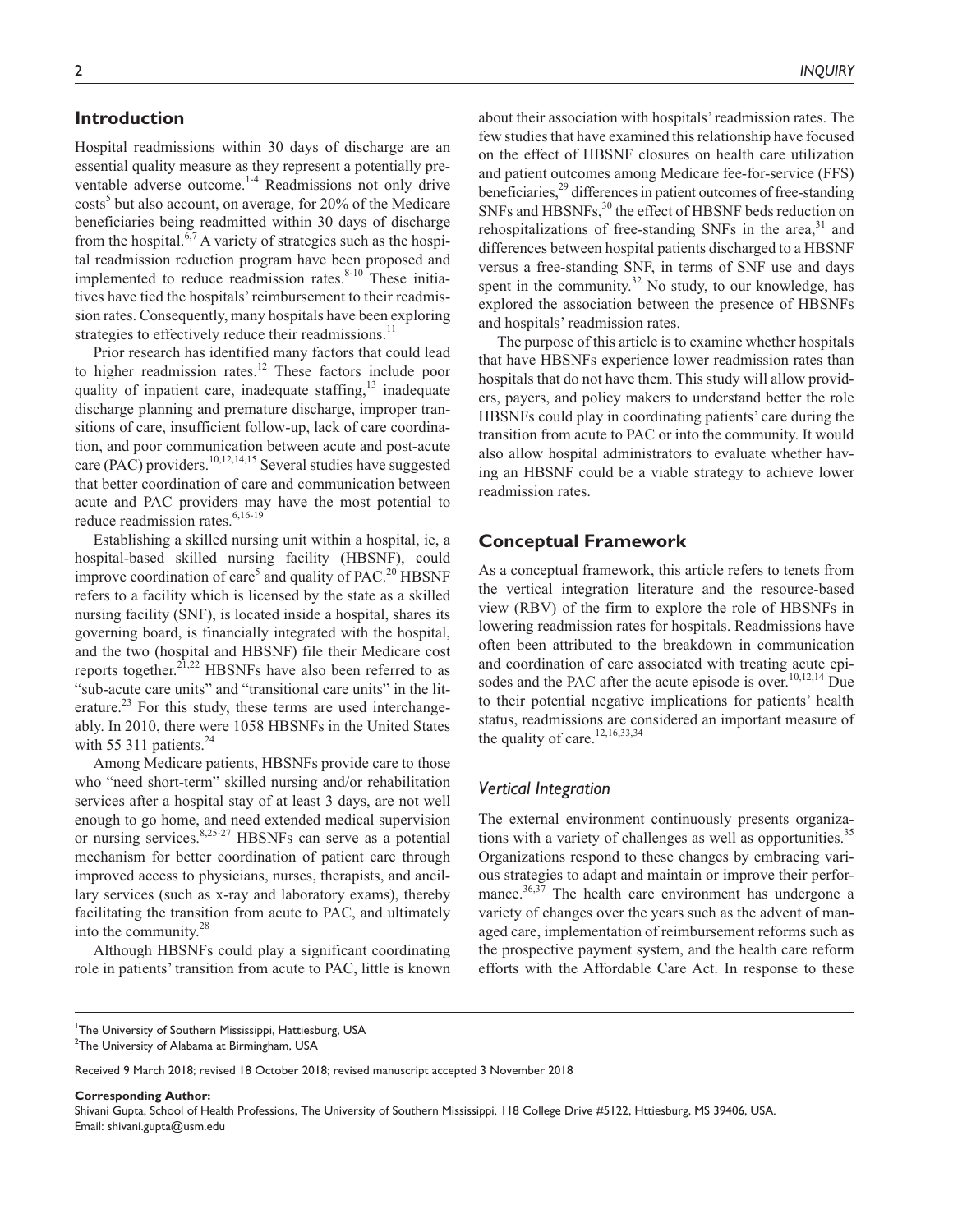

Figure 1. Theoretical framework to study whether hospitals with hospital-based skilled nursing facilities have lower readmission rates than hospital without.

changes, hospitals have pursued strategies such as vertical integration to maintain or improve their performance.

In health care, a vertically integrated organization represents "an arrangement whereby the organization offers, either directly or through others, a broad range of patient care and support services operated in a functionally unified manner."<sup>38</sup> This range of services offered may include pre-acute, acute, and PAC organized around a hospital.<sup>38</sup> The concept of vertical integration has been used to study various organizational forms or arrangements adopted by health care organizations to deliver care.39,40 Vertically integrated health care organizations have the potential to achieve clinical integration, defined as "the extent to which patients' care services are coordinated across people, functions, activities, processes, and operating units to maximize the value of services delivered."41 Tighter linkages, arising from integration between different levels of care under one organizational umbrella, could allow for better control of patient flow, greater access to patients' health information, standardization of care processes, increased efficiency, and better coordination of care along the continuum.<sup> $42,43$ </sup> For instance, HBSNFs can facilitate clinical integration and transitions in care from acute to PAC through the use of organizational resources, such as electronic health records (EHRs) and team-based care. Better clinical integration, in turn, may result in lower readmission rates.

#### *Resource-Based View of the Firm*

RBV of the firm seeks to explain the link between internal characteristics of an organization and its performance. More specifically, it examines the differences in the performance of organizations (firms) and the relationship of these differences with the variation in their resources and capabilities.<sup>44</sup> Firm resources are those that are controlled by the firm and allow it to conceive and implement value-creating strategies.<sup>45,46</sup> Examples of firm resources include all tangible and intangible assets, capabilities, firm attributes, and knowledge.45 Integration of acute, transitional, and PAC in the form of an HBSNF within an acute care hospital represents a tangible resource which could influence the performance of the hospital.

HBSNFs could prove valuable to hospitals by facilitating delivery of higher quality patient care through improved communication and better coordination among care providers. However, this process involves coordination among different care providers, and between care providers and various organizational resources, or coordinating bundles of resources needed to provide appropriate patient care. According to Lawrence and Lorsch,<sup>35</sup> it is easier to coordinate the use of resources and build capabilities within an organization than among multiple organizations. Therefore, vertical integration could facilitate the enhancement of organizational capabilities by reducing the difficulties in coordination of resources. $47$  The theoretical framework (Figure 1) summarizes the relationships conceptualized in this article by showing how a vertical integration strategy of having an HBSNF (a tangible resource) would be linked to organizational performance (readmission rates).

Rahman and colleagues<sup> $47$ </sup> found that stronger hospital-SNF referral linkages were associated with lower readmission rates.<sup>31,47</sup> Some of the factors that may allow HBSNFs to better coordinate care for patients include improved access to treating physicians, greater availability of nursing resources per patient, and immediate and timely availability of resources, such as emergency services and equipment.<sup>25,41,48-50</sup> Similarly, the use of the same EHRs platform could minimize errors during transitions between acute and PAC settings, as well as improve the quality of services delivered at each point in the process.<sup>38</sup> Therefore, having an HBSNF could allow hospitals to develop unique resources to better monitor and control the quality of care delivered to its patients, $25$  thereby potentially lowering their readmission rates. Therefore, this article hypothesizes the following:

**Hypothesis:** Hospitals with HBSNFs experience lower readmissions rates than the hospitals without them.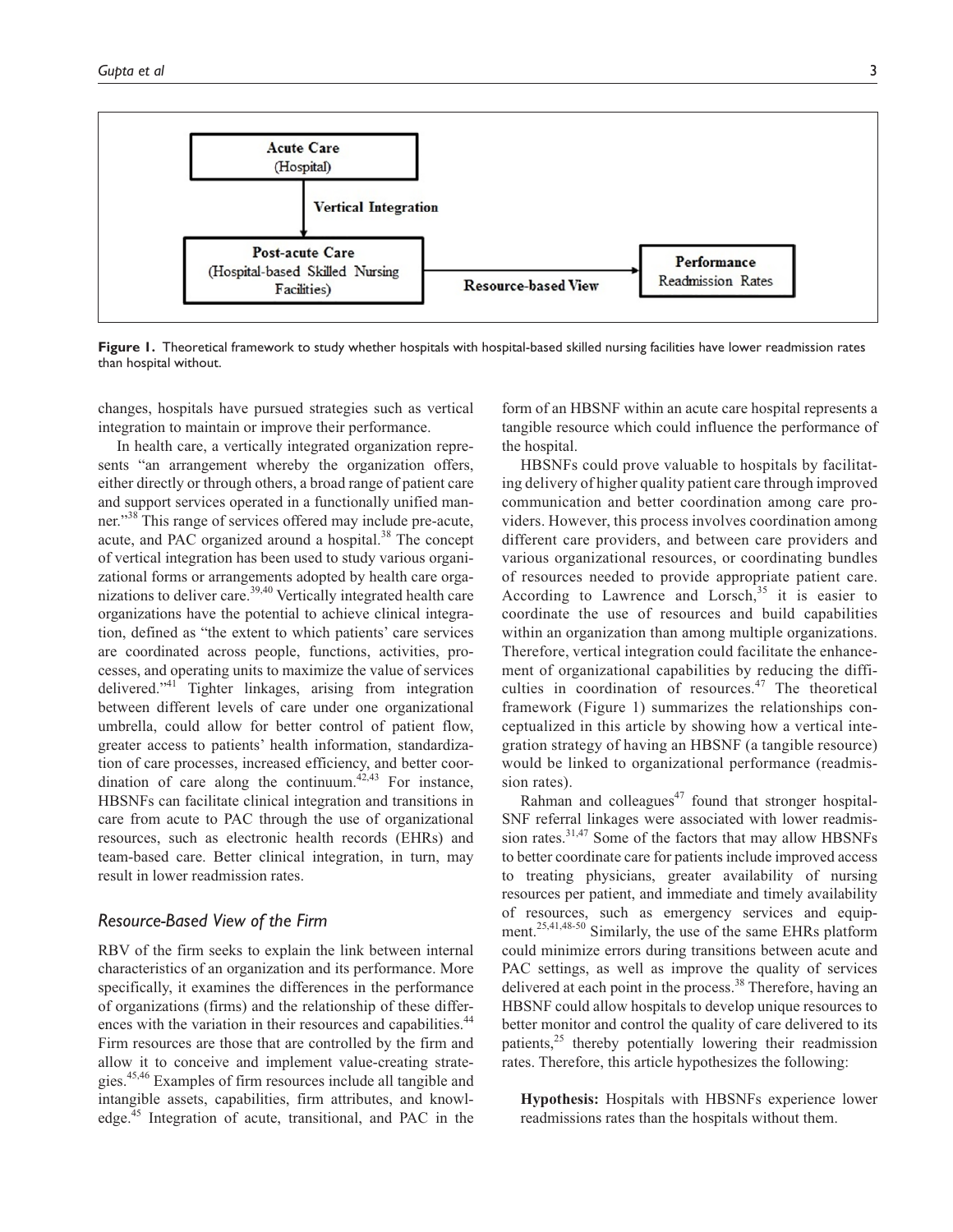# **Methods**

# *Data Sources*

Data for this study were derived from 4 sources: the American Hospital Association (AHA) Annual Survey, the Area Health Resources Files (AHRF), Center for Medicare and Medicaid Services (CMS) Medicare Cost Reports, and CMS Hospital Compare. The AHA survey includes information on the organizational characteristics of hospitals and their inpatient and outpatient utilization.<sup>51</sup> The AHRF data set contains county-level information on socioeconomic status, population demographics, and environmental characteristics.<sup>52</sup> The CMS Medicare Cost Reports is a public access data set that contains the financial information for all hospitals accepting Medicare patients.53 The Hospital Compare data set includes information on the 30-day risk-adjusted readmission rates for acute myocardial infarction (AMI), congestive heart failure (CHF), and pneumonia. $54$ 

The study sample consisted of all nonfederal, medical/ surgical, acute-care hospitals ( $n = 24$  556 hospital-year observations) operating in the United States between 2007 and 2012. As only the cases with complete information were utilized in the regression analyses, the final analytic samples were 8357 hospital-year observations for AMI, 13 464 hospital-year observations for CHF, and 14 114 hospital-year observations were for pneumonia. The study protocol was approved by the University of Alabama at Birmingham's Institutional Review Board (IRB).

#### *Measures*

*Dependent variables.* The dependent variables represent the 30-day risk-adjusted readmission rates for AMI, CHF, and pneumonia. It measures the rate of unplanned readmissions for AMI, CHF, or pneumonia to any acute-care hospital within 30 days of discharge from hospitalization. It includes Medicare beneficiaries aged 65 years or more who were enrolled in traditional FFS Medicare for an entire 12 months prior to their hospitalization as well as those who were admitted to Veteran's Health Administration (VA) hospitals. The readmission rates are risk-adjusted for patient characteristics (gender, age, past medical history, and other comorbidities), which could increase the risk of readmission among the patients irrespective of the quality of care provided by the hospital. $54$ 

*Independent variable.* The independent variable represents the presence or absence of an HBSNF in a hospital. It was created based on the number of HBSNF beds reported by the hospital in the AHA survey and Medicare Cost Reports. It was assigned the value of "1" if the number of HBSNF beds was greater than 0 in either AHA database or Medicare cost reports and "0" if it was 0 HBSNF beds or missing  $(1 = \text{have}$ HBSNF, and  $0 =$  do not have HBSNF).

*Control variables.* The analysis controlled for organizational and market factors that have been found to be associated with readmissions $55-59$  and hospitals' quality of care.60-62 The organizational control variables included hospital system affiliation, network participation, teaching status, ownership status (for-profit, not-for-profit, government hospitals), location (urban vs rural), hospital size (setup and / or staffed beds), length of stay (Medicare inpatient days / Medicare discharges), occupancy rate ([total inpatient days  $\times$  100] / [total number of staffed beds  $\times$  365]), payer mix (percentage of Medicare patients and percentage of Medicaid patients), and registered nurse (RN) staffing intensity (full-time equivalent RNs per 1000 inpatient days). The market-level control variables included competition among acute care hospitals, Medicare Advantage (managed care) penetration, SNF to hospital ratio in the county, number of primary care physician per 1000 population, poverty, and unemployment rate. Competition was measured by Herfindahl-Hirschman Index (HHI).<sup>63</sup> HHI is defined as the sum of squares of an individual hospital's market share. Scores close to "0" indicate a highly competitive market while scores of "1" indicate a monopolistic market.

#### *Analysis*

The bivariate analysis was performed to assess the differences in the organizational and market characteristics between hospitals with and without HBSNFs. Generalized estimating equation (GEE) models with state and year fixed effects were used to examine the effect of HBSNFs on the overall variation in hospitals' readmissions. GEE models take into account the within-subject correlation characteristic of longitudinal panel data. The state fixed effects controlled for interstate differences, including regulations, which could influence the hospitals' readmission rates, while year fixed effects accounted for time trends.

To address potential selection bias of hospitals with a SNF, we used propensity score weighting of the GEE models. To estimate the propensity score, a logistic regression model was used where HBSNF status was regressed on the baseline control variables: hospital size (total beds), length of stay (Medicare), occupancy rate, percentage of Medicaid patients, RN staffing, system affiliation, ownership, market competition, poverty, and unemployment rate. Then, the inverse of the propensity score—a propensity score weight—was calculated and included in the models.

Sensitivity analysis, using the independent variable with 3 groups (hospitals that never had SNF, hospitals that changed their SNF status, and hospitals that always had SNF), was performed to examine the robustness of the results. The results were interpreted as significant for  $P$  value  $\leq 0.05$ . SAS 9.3 and STATA 13 were used to conduct the data management and analyses.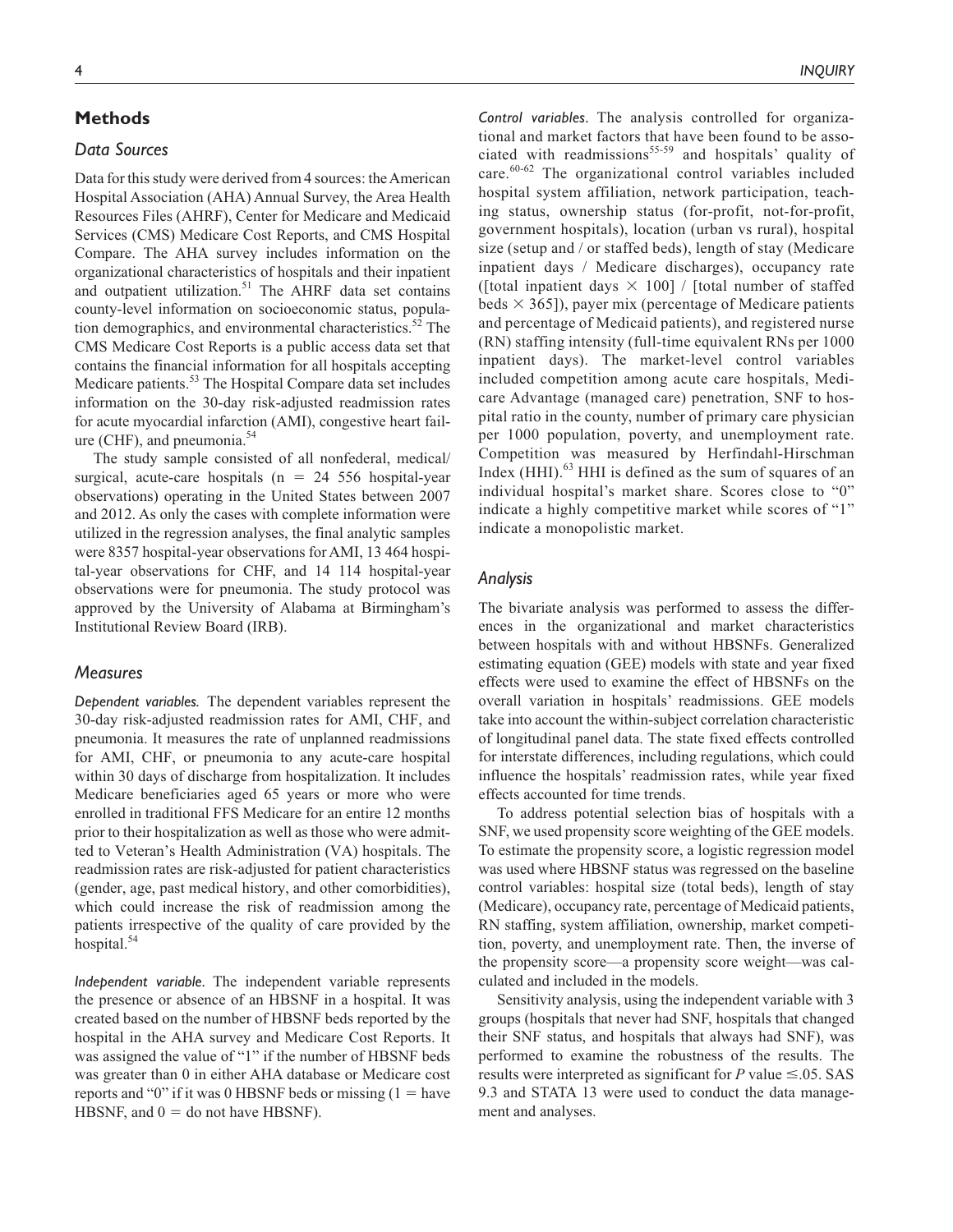

**Figure 2.** Proportion of hospitals with skilled nursing facilities over the study period (2006-2012).

# **Findings**

Figure 2 shows the proportion of hospitals with a SNF over the study period. There was a 7% decrease in the proportion of hospitals with a SNF, from 29% of hospitals having a SNF in 2006 to 22% in 2012.

Table 1 presents the descriptive statistics for this study with independent-samples *t* tests for continuous variables and chi-square for categorical variables. Hospitals with HBSNFs had lower pneumonia 30-day readmission rates  $(mean = 17.97)$  compared to those without a HBSNF (mean  $= 18.08; P < .001$ ). The hospitals that had HBSNFs were less likely to be a teaching hospital (5%) or for-profit hospital  $(9\%)$ , but more likely to be located in rural areas  $(8\%)$ . Moreover, the hospitals that had HBSNFs were, on average, larger (200 beds), had higher occupancy rate (62%), and longer lengths of stay for their Medicare patients (7.7) than the hospitals without HBSNFs. However, compared to hospitals without HBSNFs, hospitals with one had lower RN staffing intensity (5.8), a lower percentage of Medicare patients (44%), and a higher percentage of Medicaid (27%). Finally, hospitals with HBSNFs were located in markets characterized by a lower competition (0.8) and a lower percentage of people in poverty (16.3%).

The propensity score weighted GEE model with state and year fixed results showed that the hospitals with HBSNFs, as compared to the ones without HBSNF, were associated with lower readmission rates for AMI ( $\beta$  = -0.19, *P* < .05) and pneumonia (β =  $-1.04$ , *P* < .001) (Table 2). This provides partial support to our hypothesis.

Among the control variables, the system-affiliated hospitals, as compared to the hospitals without affiliation, were associated with lower readmission rates for CHF  $(\beta = -1.30, P < .001)$  and pneumonia  $(\beta = -1.20,$  $P < .001$ ). However, this association was positive for AMI; system-affiliated hospitals were associated with higher AMI readmission rates ( $\beta = 0.20, P < .001$ ). The hospitals that participated in networks were associated with lower readmission rates for AMI ( $\beta = -0.52, P < .001$ ) and pneumonia (β =  $-0.34$ , *P* < .001). Hospital ownership status was also related to readmission rates for CHF and pneumonia. Government hospitals, compared with for-profit hospitals, were associated with lower readmission rates for CHF  $(β = -1.05, P < .001)$  and pneumonia  $(β = -0.71, P < .001)$ . Furthermore, not-for-profit hospitals, compared with forprofit hospitals, were associated with lower pneumonia readmission rates ( $\beta = -0.40, P < .001$ ). The effect of hospital location on readmission rates was mixed. Hospitals that were located in urban areas, in comparison with the ones in rural areas, were associated with higher readmission rate for CHF ( $\beta = 0.94, P < .001$ ) but lower readmission rate for pneumonia ( $\beta = -1.87, P < .001$ ). Likewise, the effects of hospital size and the proportion of Medicare patients had mixed results. Size was negatively correlated with AMI readmission rate ( $\beta = -0.0003$ ,  $P < .05$ ) while positively correlated with CHF ( $\beta = 0.001, P < .01$ ) and pneumonia ( $\beta = 0.002$ ,  $P < .001$ ) readmission rates. The proportion of Medicare patients was also negatively correlated with AMI readmission rate (β = −0.004, *P* < .001), yet positively correlated with CHF (β =  $0.02, P < .001$ ) and pneumonia ( $\beta = 0.02$ ,  $P < .001$ ) readmission rates. Furthermore, the length of stay was associated with lower readmission rates for CHF ( $\beta$  = -0.04, *P* < .001) and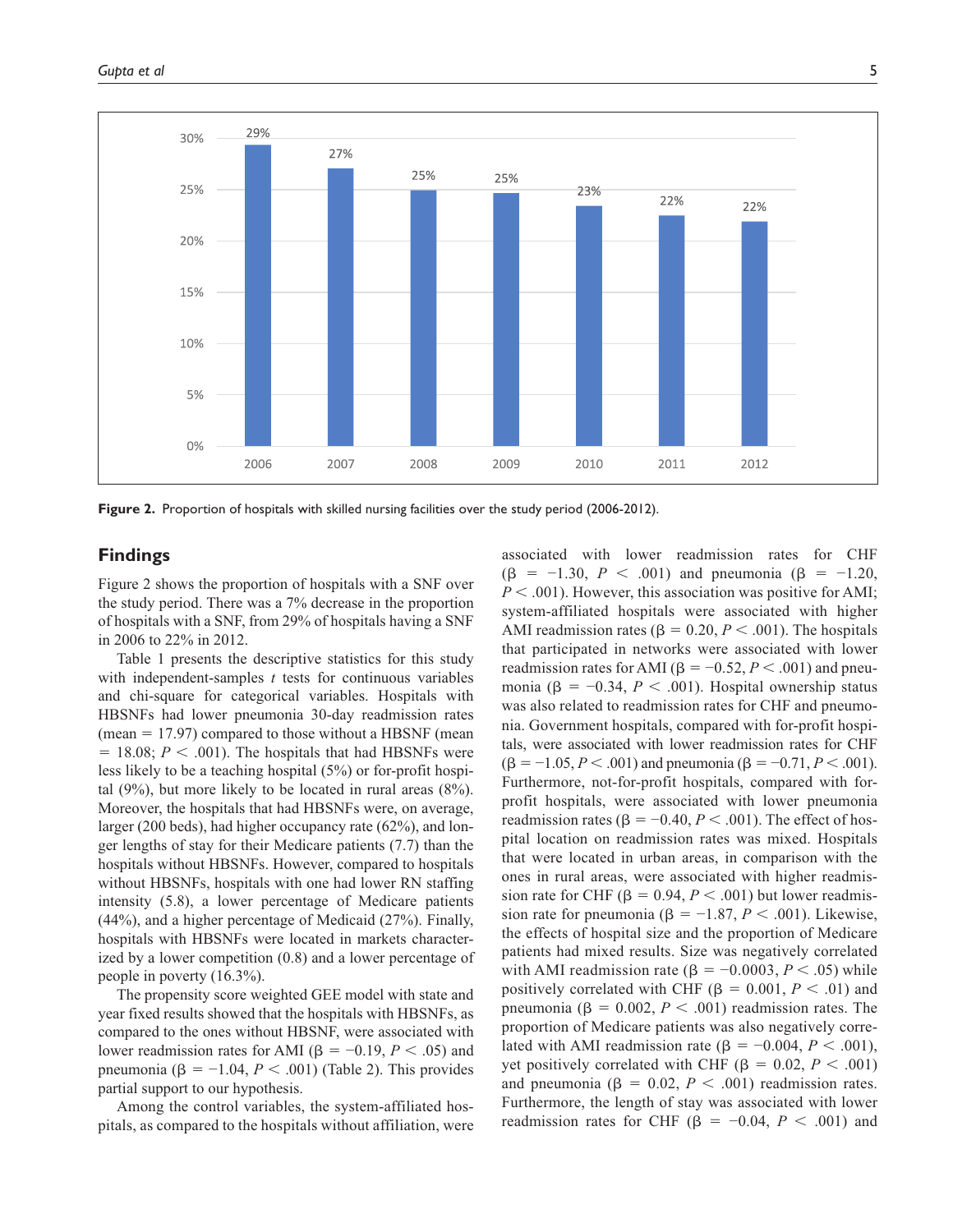| Variable                                      | Have HBSNFs<br>$(n = 5863)^{a}$<br>Mean (SD)/n (percentages) | Do not have<br>HBSNFs (n = 18 693) <sup>a</sup><br>Mean (SD)/n (percentages) | P value |
|-----------------------------------------------|--------------------------------------------------------------|------------------------------------------------------------------------------|---------|
|                                               |                                                              |                                                                              |         |
| Thirty-day readmission rate for AMI (%)       | 19.26(0.03)                                                  | 19.22 (0.02)                                                                 | .291    |
| Thirty-day readmission rate for CHF (%)       | 24.04 (0.03)                                                 | 24.06 (0.02)                                                                 | .516    |
| Thirty-day readmission rate for pneumonia (%) | 17.97(0.02)                                                  | 18.08(0.01)                                                                  | 100.    |
| System affiliation                            |                                                              |                                                                              | < 0.001 |
| No                                            | 2940 (50.14)                                                 | 7606 (40.69)                                                                 |         |
| Yes                                           | 2923 (49.86)                                                 | 11087(59.31)                                                                 |         |
| Network participation                         |                                                              |                                                                              | .147    |
| No                                            | 2422 (55.64)                                                 | 7566 (56.90)                                                                 |         |
| Yes                                           | 1931 (44.36)                                                 | 5732 (43.10)                                                                 |         |
| Teaching hospital                             |                                                              |                                                                              | 100.    |
| No                                            | 5593 (95.39)                                                 | 17 420 (93.19)                                                               |         |
| Yes                                           | 270(4.61)                                                    | 1273(6.81)                                                                   |         |
| Ownership status                              |                                                              |                                                                              | 100.    |
| For-profit                                    | 539 (9.19)                                                   | 3774 (20.19)                                                                 |         |
| Not-for-profit                                | 3955 (67.46)                                                 | 11001(58.85)                                                                 |         |
| Government                                    | 1369 (23.35)                                                 | 3918 (20.96)                                                                 |         |
| Location                                      |                                                              |                                                                              | 100.    |
| Rural                                         | 484 (8.27)                                                   | 987 (5.28)                                                                   |         |
| Urban                                         | 5368 (91.73)                                                 | 17 698 (94.72)                                                               |         |
| Hospital size                                 | 200.60 (2.36)                                                | 163.20(1.27)                                                                 | 100.    |
| Length of stay (Medicare)                     | 7.66(0.08)                                                   | 5.28(0.03)                                                                   | < 0.001 |
| Occupancy rate (%)                            | 61.72 (0.25)                                                 | 52.86(0.15)                                                                  | < 0.001 |
| Percentage of Medicare patients (%)           | 43.94 (0.27)                                                 | 53.18(0.12)                                                                  | < 0.001 |
| Percentage of Medicaid patients (%)           | 27.45 (0.28)                                                 | 16.13(0.08)                                                                  | < 0.001 |
| RN staffing intensity                         | 5.76 (0.06)                                                  | 10.46(0.26)                                                                  | < 0.001 |
| Market competition (HHI)                      | 0.80(0.01)                                                   | 0.73(0.01)                                                                   | < .001  |
| Medicare managed care penetration (%)         | 21.98(0.19)                                                  | 22.21(0.11)                                                                  | .290    |
| SNF to hospital ratio (%)                     | 1.81(0.02)                                                   | 1.78(0.01)                                                                   | .336    |
| Poverty (%)                                   | 16.33(0.07)                                                  | 16.74(0.04)                                                                  | 100.    |
| Unemployment rate (%)                         | 8.01(0.04)                                                   | 7.94(0.02)                                                                   | .093    |
| PCP per 1000 population                       | 0.70(0.01)                                                   | 0.71(0.01)                                                                   | .041    |

**Table 1.** Descriptive Analysis of Variables (Means and Percentages) (N = 24 556).

*Note.* HBSNFs = hospital-based skilled nursing facilities; AMI = acute myocardial infarction; CHF = congestive heart failure; HHI = Herfindahl-Hirschman index;  $RN =$  registered nurse;  $SNF =$  skilled nursing facility;  $PCP =$  primary care physician. <sup>a</sup>Hospital-year observations (2007-2012).

pneumonia (β = −0.04, *P* < .001). Similarly, a higher proportion of SNFs to hospitals in the county had a significant association with lower readmission rates for CHF (β =  $-0.10, P < .001$ ) and pneumonia ( $\beta = -0.08, P < .001$ ).

On the contrary, occupancy rate had a significant association with higher readmission rates for AMI  $(\beta = 0.01,$ *P* < .001), CHF (β = 0.04, *P* < .001), and pneumonia  $(\beta = 0.02, P < .001)$ . A greater Medicare managed care penetration in the market was also associated with a higher readmission rates for AMI ( $\beta = 0.02, P < .001$ ), CHF ( $\beta = 0.04, P <$ .001), and pneumonia ( $\beta = 0.06, P < .001$ ). Similarly, higher RN staffing levels had a significant association with higher readmission rates for AMI (β = 0.01,  $P < .001$ ), CHF ( $\beta = 0.06, P < .001$ ), and pneumonia ( $\beta = 0.02, P < .001$ ). Last, hospitals located in less competitive markets had higher

readmission rates for AMI (β = 0.29, *P* < .001), CHF (β = 0.98,  $P < .001$ ), and pneumonia ( $\beta = 0.17, P < .001$ ).

The marginal effects of the HBSNF status over time on readmission rates for AMI, CHF, and pneumonia indicated that the hospitals that always had HBSNFs experienced more significant reductions in their readmission rate compared with those that never had one, as shown in Table 3 and Figures 3 to 5.

# **Discussion**

The purpose of this study was to evaluate the association between the presence of HBSNFs in hospitals and their readmission rates, using tenets from the of vertical integration literature and RBV. This article hypothesized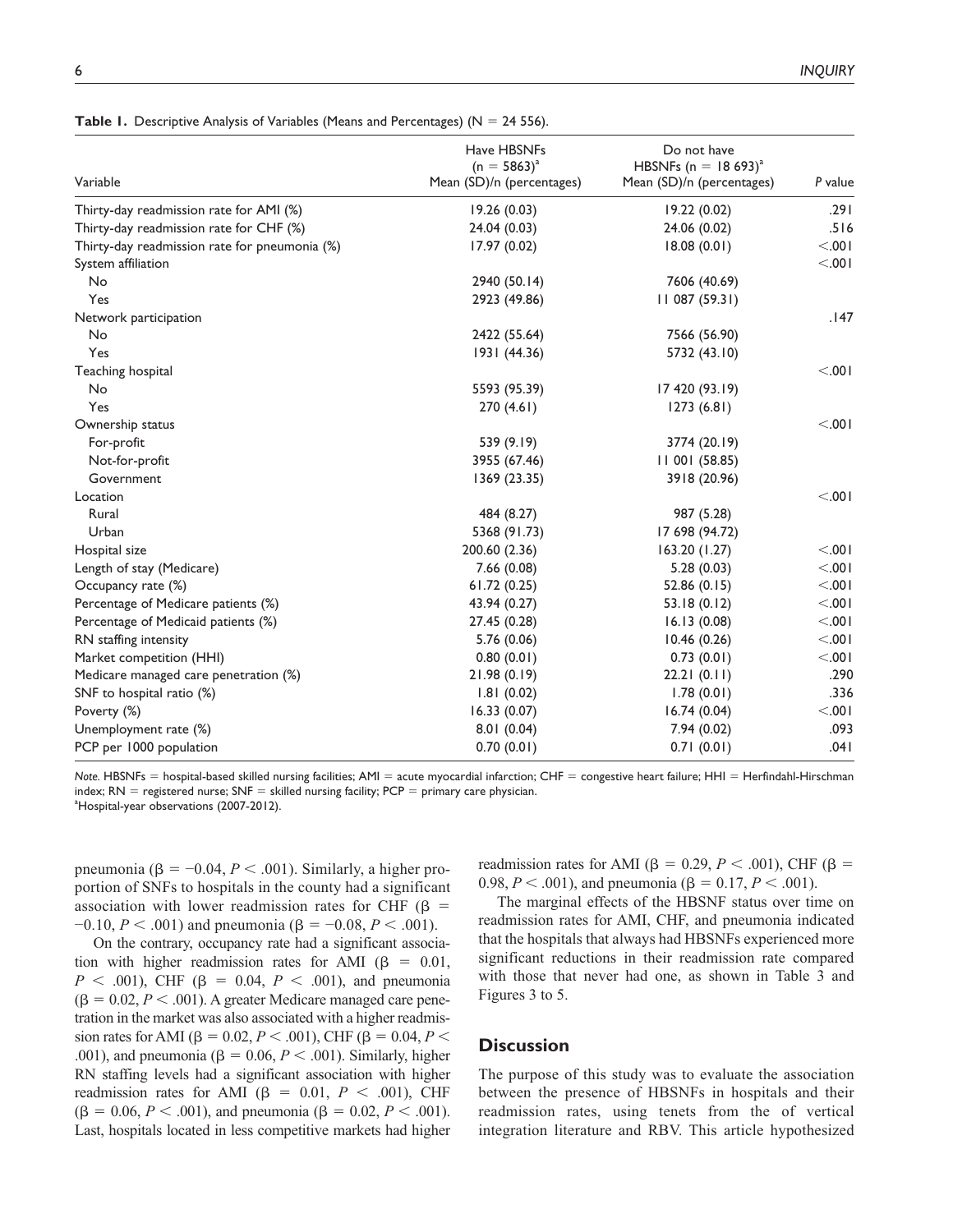|  | Table 2. Generalized Estimating Equations with State and Year Fixed Effects Regression Results for the Relationship between Presence |  |  |  |  |  |
|--|--------------------------------------------------------------------------------------------------------------------------------------|--|--|--|--|--|
|  | of HBSNFs and 30-Day Readmission Rates of AMI, CHF, and Pneumonia.                                                                   |  |  |  |  |  |

|                                   | AMI<br>$(n = 8357)^{a}$ | <b>CHF</b><br>$(n = 13464)^{a}$ | Pneumonia<br>$(n = 14114)^{a}$ |
|-----------------------------------|-------------------------|---------------------------------|--------------------------------|
| Variables                         | Coefficient             | Coefficient                     | Coefficient                    |
| Independent variable              |                         |                                 |                                |
| <b>HBSNF</b> status               |                         |                                 |                                |
| No                                | reference               | reference                       | reference                      |
| Yes                               | $-0.1857*$              | 0.0354                          | $-1.0348$ **                   |
| Control variables                 |                         |                                 |                                |
| Organizational factors            |                         |                                 |                                |
| System affiliation                |                         |                                 |                                |
| No                                | reference               | reference                       | reference                      |
| Yes                               | $0.1981***$             | $-1.3029***$                    | $-1.1984***$                   |
| Network participation             |                         |                                 |                                |
| No                                | reference               | reference                       | reference                      |
| Yes                               | $-0.5205***$            | 0.0679                          | $-0.3346***$                   |
| Teaching hospital                 |                         |                                 |                                |
| No                                | reference               | reference                       | reference                      |
| Yes                               | 0.0128                  | 0.0738                          | $-0.2809$                      |
| Ownership status                  |                         |                                 |                                |
| For-profit                        | reference               | reference                       | reference                      |
| Not-for-profit                    | $-0.0807$               | 0.0027                          | $-0.4002$ **                   |
| Government                        | $-0.0434$               | $-1.0519***$                    | $-0.7071***$                   |
| Location                          |                         |                                 |                                |
| Rural                             | reference               | reference                       | reference                      |
| Urban                             | $-0.3124$               | 0.9428***                       | $-1.8661***$                   |
| Hospital size                     | $-0.0003*$              | $0.0010**$                      | $0.0016***$                    |
| Length of stay (Medicare)         | 0.0154                  | $-0.0400$ ***                   | $-0.0363$ **                   |
| Occupancy rate                    | 0.0077***               | $0.0406**$                      | 0.0170***                      |
| Proportion of Medicare patients   | $-0.0039***$            | $0.0188**$                      | $0.0161***$                    |
| Proportion of Medicaid patients   | 0.0017                  | $0.0104**$                      | $0.0272***$                    |
| RN staffing intensity             | $0.0083***$             | $0.0608***$                     | $0.0170^{*+1}$                 |
| Market factors                    |                         |                                 |                                |
| Market competition (HHI)          | $0.2869***$             | $0.9772***$                     | $0.1675***$                    |
| Medicare managed care penetration | $0.0226***$             | $0.0361***$                     | 0.0558***                      |
| SNF to hospital ratio             | $-0.0188$               | $-0.0968***$                    | $-0.0767***$                   |
| Poverty                           | $-0.0057$               | $-0.0082$                       | $-0.0060$                      |
| Unemployment rate                 | $-0.0018$               | $-0.2413***$                    | $-0.2122***$                   |
| PCP per 1000 population           | 0.1207                  | $-0.6360$ **                    | 0.0289                         |

Note. HBSNFs = hospital-based skilled nursing facilities; AMI = acute myocardial infarction; CHF = congestive heart failure; RN = registered nurse;  $HHI = Herfindahl-Hirschman index; SNF = skilled nursing facilities; PCP = primary care physician.$ 

<sup>a</sup>Hospital-year observations (2007-2012).  $*P \leq .05. *P \leq .01. *P \leq .001.$ 

that hospitals with HBSNFs would experience lower readmission rates, through better coordination of patient care, given that poor communication and care coordination among providers has been identified as one of the most common causes for higher readmission rates. $10,12$  The GEE model revealed that the presence of HBSNFs was associated with lower readmission rates for AMI and pneumonia. However, no significant association was observed for CHF. This result can be attributed to the difference between CHF and AMI/pneumonia. While AMI and pneumonia are

considered acute illnesses, CHF is a chronic condition. It may be more difficult to tease out a significant relationship for a chronic condition due to many potential confounding factors.

The observed relationship between the presence of HBSNF and lower readmissions rates could be attributed to better integration of acute, transitional, and PAC for patients admitted to a HBSNF. Therefore, HBSNFs may lower hospitals' readmission rates by facilitating better communication between providers and easier access to resources such as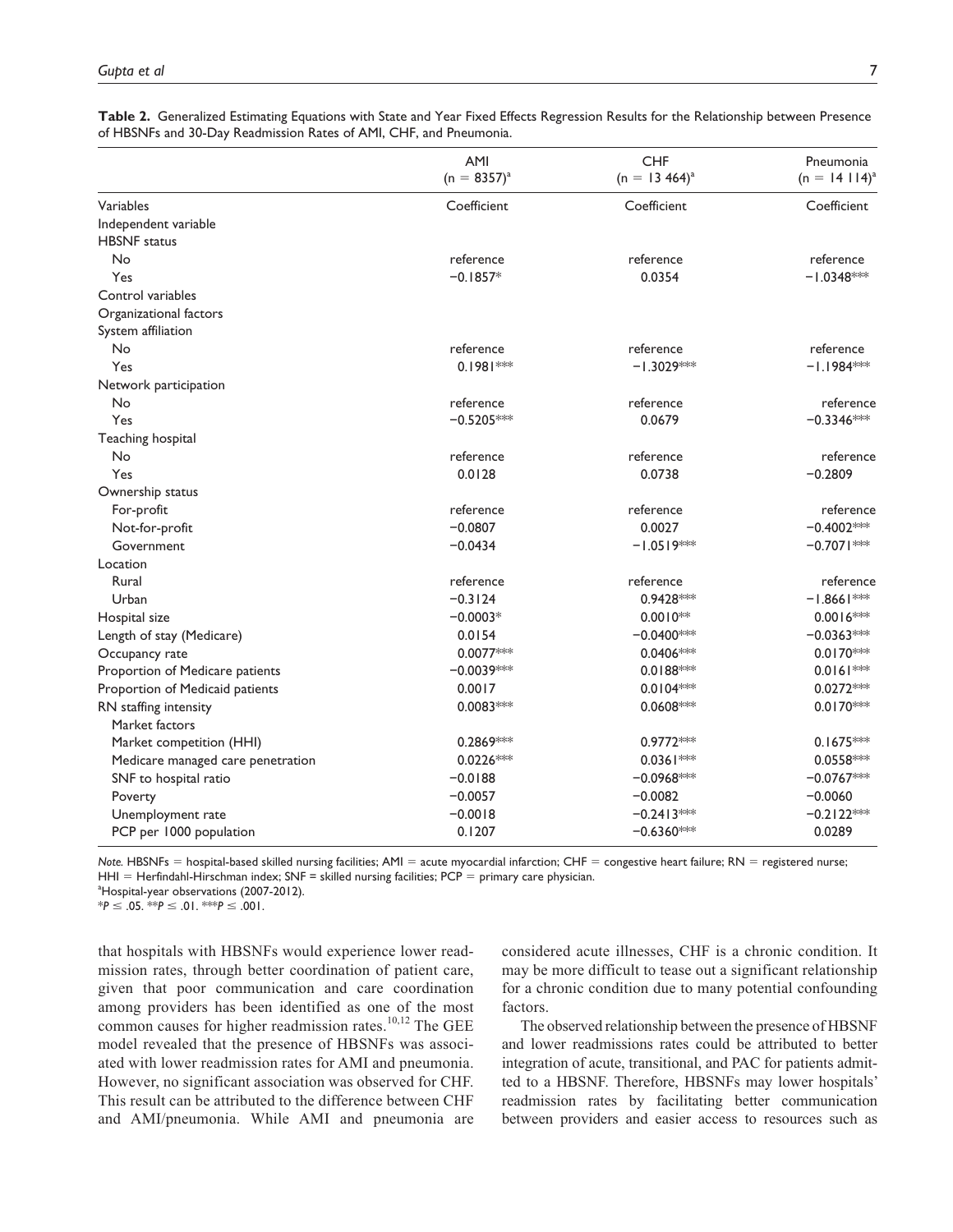|                                             | AMI<br>$(n = 8358)^{a}$ | <b>CHF</b><br>$(n = 13, 465)^{a}$ | Pneumonia<br>$(n = 14115)^{3}$ |
|---------------------------------------------|-------------------------|-----------------------------------|--------------------------------|
| Variables                                   | Coefficient             | Coefficient                       | Coefficient                    |
| Independent variable<br><b>HBSNF</b> status |                         |                                   |                                |
| Never had SNF                               | reference               | reference                         | reference                      |
| Changed SNF status                          | $-0.0751$               | $-0.0278$                         | $-0.1327*$                     |
| Always had SNF                              | $-0.1553**$             | $-0.1853**$                       | $-0.2490**$                    |
| Control variables                           |                         |                                   |                                |
| Organizational factors                      |                         |                                   |                                |
| System affiliation                          |                         |                                   |                                |
| No                                          | reference               | reference                         | reference                      |
| Yes                                         | 0.0249                  | $-0.0353$                         | $-0.0169$                      |
| Network participation                       |                         |                                   |                                |
| No                                          | reference               | reference                         | reference                      |
| Yes                                         | $-0.0342$               | $-0.0508$                         | $-0.0162$                      |
| Teaching hospital                           |                         |                                   |                                |
| No                                          | reference               | reference                         | reference                      |
| Yes                                         | 0.0414                  | 0.3749**                          | 0.1358                         |
| Ownership status                            |                         |                                   |                                |
| For-profit                                  | reference               | reference                         | reference                      |
| Not-for-profit                              | $-0.2722***$            | $-0.3731***$                      | $-0.2957***$                   |
| Government                                  | $-0.1485*$              | $-0.2365**$                       | $-0.2063**$                    |
| Location                                    |                         |                                   |                                |
| Rural                                       | reference               | reference                         | reference                      |
| Urban                                       | $-0.0510$               | $-0.2892**$                       | $-0.2422**$                    |
| Hospital size                               | 0.0001                  | $-0.0005*$                        | $0.0005**$                     |
| Length of stay (Medicare)                   | $-0.0121$               | $-0.0230***$                      | $-0.0083$                      |
| Occupancy rate                              | $0.0037**$              | $0.0058***$                       | 0.0046***                      |
| Proportion of Medicare patients             | 0.0023                  | $0.0034*$                         | $0.0029*$                      |
| Proportion of Medicaid patients             | $0.0045*$               | $0.0044*$                         | $0.0031*$                      |
| RN staffing intensity                       | $-0.0030**$             | $-0.0054**$                       | $-0.0033$                      |
| Market factors                              |                         |                                   |                                |
| Market competition (HHI)                    | 0.0582                  | $0.2181**$                        | 0.0085                         |
| Medicare managed care penetration           | $0.0045*$               | $0.0055*$                         | $0.0054**$                     |
| SNF to hospital ratio                       | $-0.0250$               | $-0.0527**$                       | $-0.0204$                      |
| Poverty                                     | 0.0083                  | $0.0251***$                       | $0.0147***$                    |
| Unemployment rate                           | 0.0369*                 | $0.0518***$                       | 0.0488***                      |
| PCP per 1000 population                     | 0.0919                  | $-0.0469$                         | 0.0419                         |

**Table 3.** Generalized Estimating Equations with State and Year Fixed Effects Regression Results for the Relationship between Hospital SNF Status and 30-Day Readmission Rates of AMI, CHF, and Pneumonia.

*Note.* HBSNFs = hospital-based skilled nursing facilities; SNF = skilled nursing facilities; AMI = acute myocardial infarction; CHF = congestive heart failure;  $RN =$  registered nurse;  $HHI =$  Herfindahl-Hirschman index;  $PCP =$  primary care physician.

<sup>a</sup>Hospital-year observations (2007-2012).

 $*P \leq .05.$  \*\* $P \leq .01.$  \*\* $P \leq .001.$ 

technology needed for care of medically complex patients. Rahman and colleagues $31$  also suggested that the HBSNFs may be more effective in reducing specifically the early readmissions (bounce backs) due to greater access to physicians and other medical resources. In a recent study, Rahman and  $\text{colle}$ gues<sup>32</sup> found that patients who were discharged to HBSNFs spent fewer days in SNFs and more days in the community. Even though the study was based on a cross-sectional 2009 data, the use of instrumental variable to control

for differential selection of individuals into HBSNF versus free-standing SNF has made the study findings important and relevant to our findings. Especially when one considers that HBSNFs tend to have separate administration, the synergy and care coordination achieved between hospitals and HBSNFs is worth exploring further to understand the underlying mechanisms that lead to such better patient outcomes.

However, the study results cannot be attributed solely to the presence of HBSNFs in a hospital. For instance, delay in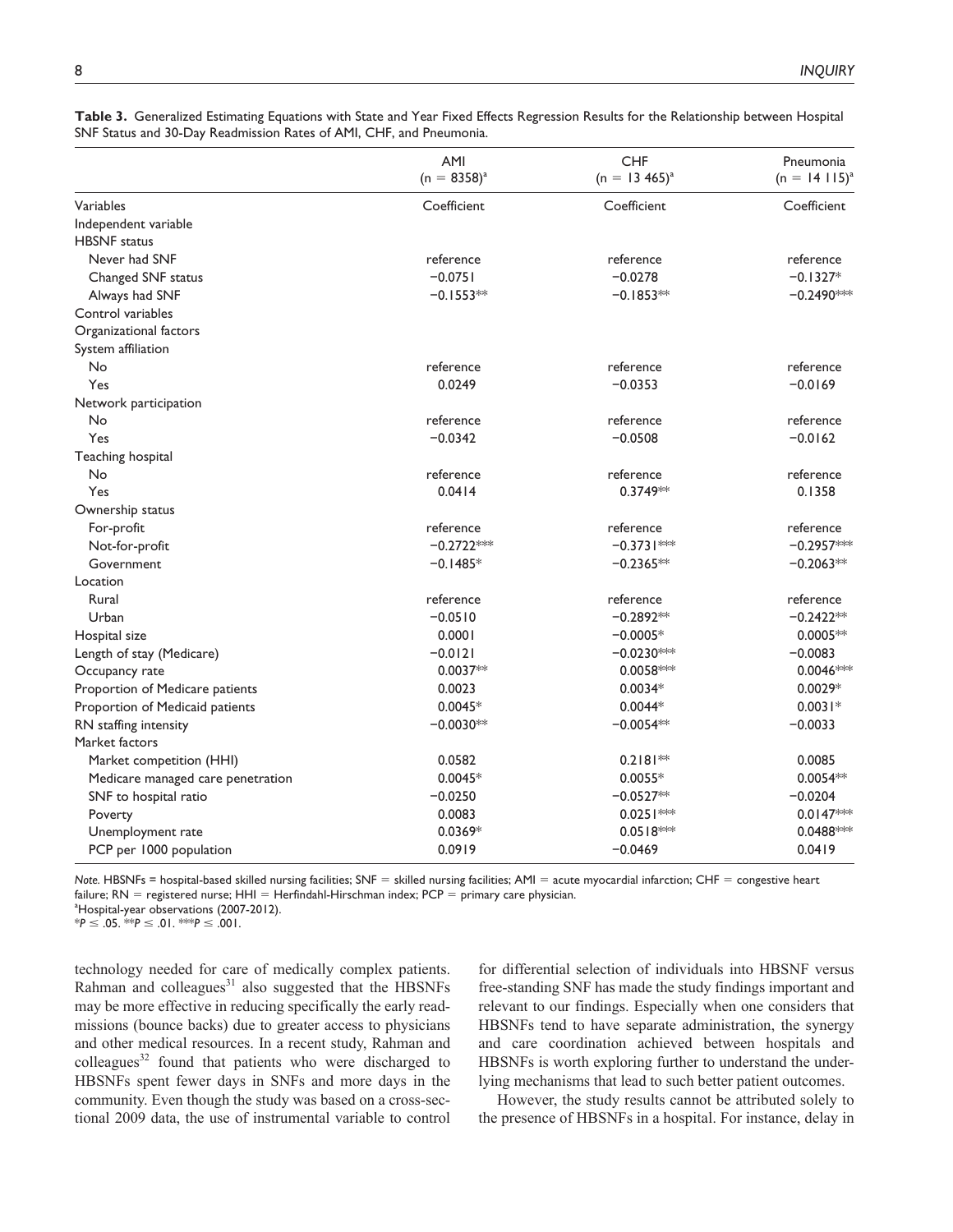

**Figure 3.** Marginal effects of AMI readmission rates over the study period (2007-2012). *Note.*  $AMI =$  acute myocardial infarction;  $SNF =$  skilled nursing facilities;  $CI =$  confidence interval.



**Figure 4.** Marginal effects of CHF readmission rates over the study period (2007-2012). Note. CHF = congestive heart failure; SNF = skilled nursing facilities; CI = confidence interval.

placement of Medicare patients in the SNFs leads to longer length of stay and poor patient outcomes for the hospitals.<sup>40</sup> To ensure timely access to skilled nursing services and reduction in adverse patient outcomes, hospitals may develop interorganizational exchange relationships with SNFs in the market instead of owning a HBSNF.<sup>31</sup> The significant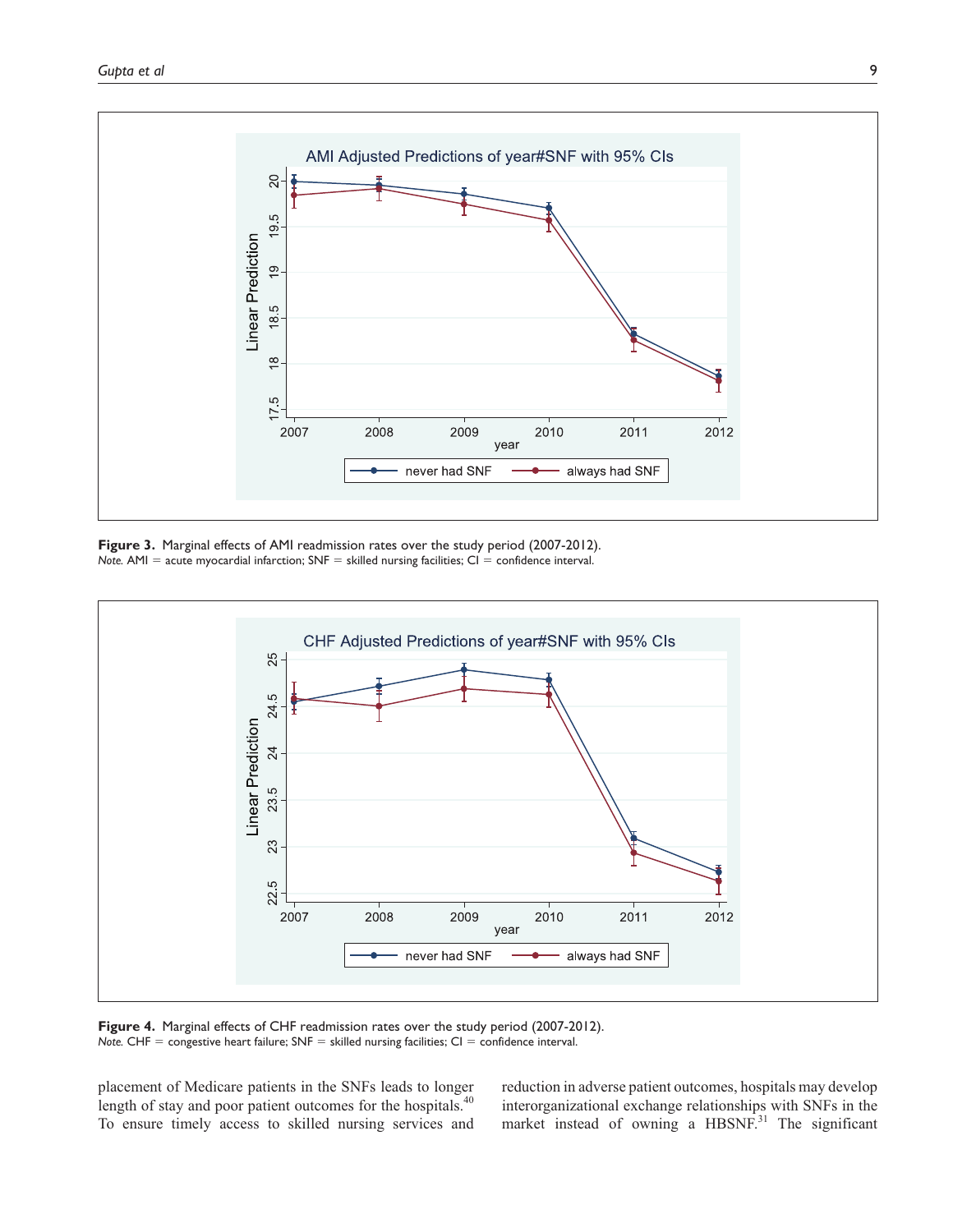

**Figure 5.** Marginal effects of pneumonia readmission rates over the study period (2007-2012). *Note.*  $SNF =$  skilled nursing facilities;  $CI =$  confidence interval.

association of a greater proportion of SNFs to hospitals in the county with lower readmission rates for AMI and CHF in this study may reflect such a relationship.

Among the organizational control variables, higher RN staffing intensity was associated with higher readmission rates in both models, which is counter to the findings of prior studies.<sup>57,64,65</sup> For instance, Joynt and Jha<sup>57</sup> found that hospitals with high RN staffing ratios had lower readmission rates. The results of this study also show that higher occupancy rate is associated with higher readmission rates for AMI, CHF, and pneumonia. These results are similar to those of Erdem et al,<sup>66</sup> who found that readmission rates increased with hospitals' occupancy rate. This increase may result from the premature discharge of patients from hospitals to free up the beds for additional patients.

Among the market-level control variables, greater Medicare managed care penetration was associated with higher readmission rates for all 3 conditions. As our readmission measure captures only FFS Medicare patients, the observed positive relationship between higher Medicare managed care penetration and FFS readmissions may be a result of Medicare managed care attracting healthier beneficiaries. This may result in FFS inpatients having more complicated health problems, which may increase the likelihood of readmissions.

We also found that increased market competition results in lower readmission rates. This finding parallels those of prior studies showing that increased market competition is associated with better hospital quality of care.  $61,67$  Given public reporting of readmission rates, hospitals in more competitive markets may have a greater incentive to invest in quality improvement<sup>67</sup> and transition in care activities, which may ultimately lead to lower readmissions.

#### *Limitations*

Outcomes of this study were influenced by several limitations. First, the independent variable is dichotomous which only conveys the information related to the presence or absence of HBSNFs in hospitals. It does not capture the information related to the extent to which the hospitals that have HBSNFs utilize its services or the nature of coordination. Second, the dependent variable (readmissions rates) is calculated using the hospitals' discharge data for 3 years and includes hospitalizations only for Medicare beneficiaries, 65 years and above of age, who were enrolled in a traditional FFS Medicare for entire 12 months prior to their hospitalization. Third, the study utilizes secondary data, which limited the scope of the study to the variables available in the data sets.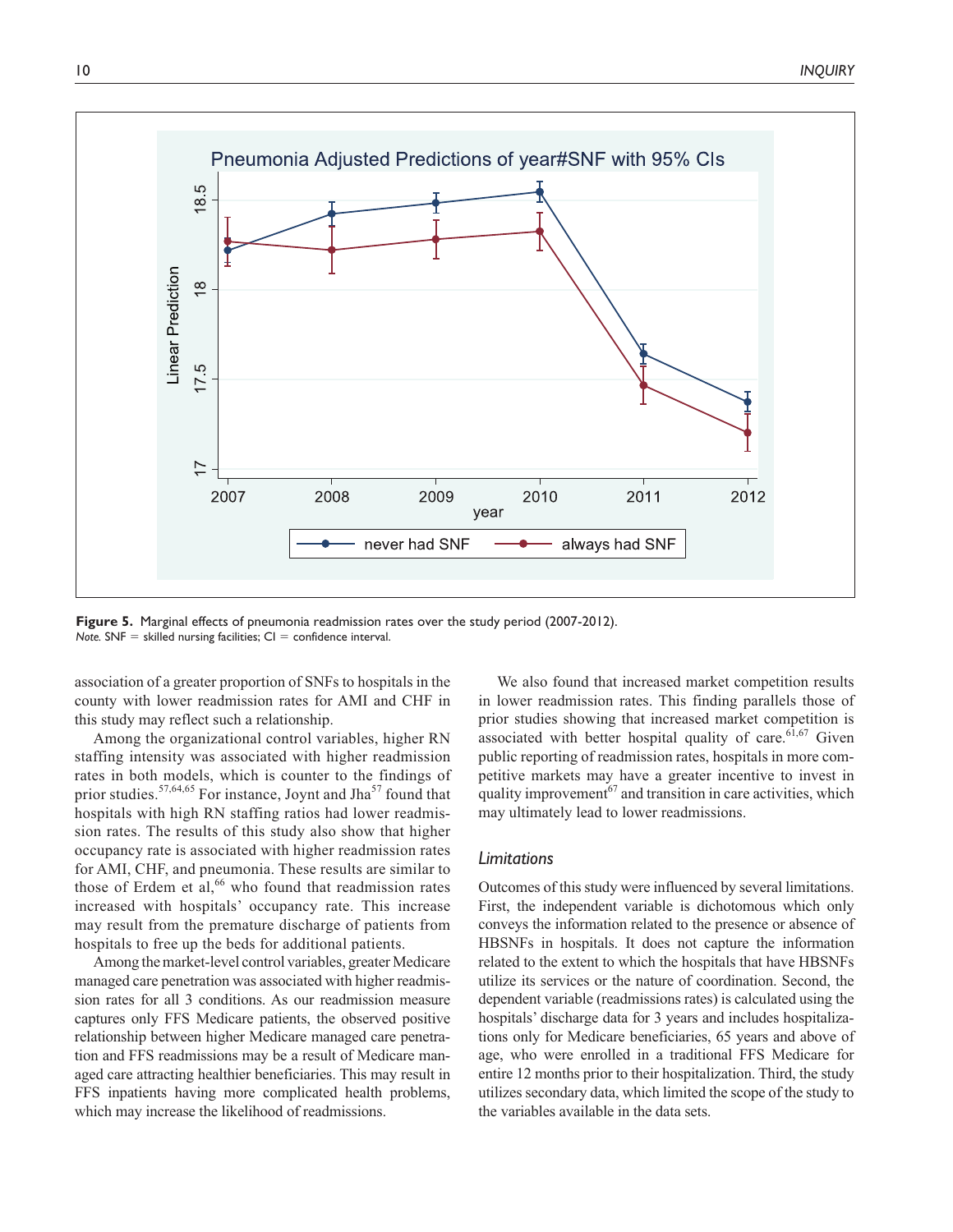Given these limitations, there are some directions for future research regarding the relationship between hospitals with HBSNFs and various patient outcomes utilizing more detailed data about HBSNFs. Availability of details about HBSNFs, such as their utilization and staffing, could allow for a better evaluation of the potential role of HBSNFs in the continuum of patient care. The processes related to care coordination among health care providers and patients' transition between acute and PAC settings could also be included in future studies. Assessing the care coordination processes may also assist in the better evaluation of the association between the presence of HBSNFs and improvement in measures of quality of care and patient satisfaction.

Historically, there have been minimal incentives for hospitals to manage care after an acute episode. However, changes in the reimbursement system, such as Medicare's hospital readmission reduction program, bundled payments, and accountable care organizations, are creating incentives for acute and PAC management by holding providers accountable for the quality of acute and PAC delivered to patients. Poor information exchange, communication, and coordination of care have been identified as the primary causes of poor patient outcomes such as avoidable readmissions. For instance, hospitals incur reimbursement penalties for "excess" readmissions with the implementation of the hospital readmission reduction program<sup>33,68,69</sup> Therefore, hospitals will need to build tighter linkages and collaborations across the continuum of care to achieve superior patient outcomes and avoid the penalties. $8,70$  Greater access to HBSNFs or free-standing SNFs in the markets could allow the hospitals to better coordinate transitions between different health care settings for their patients and reduce their readmission rates.<sup>9</sup>

# **Conclusion**

Overall, the findings of this study could be used by health care organizations to evaluate strategies related to their access to PAC services through either HBSNFs or freestanding SNFs operating in their market and the role these strategies could play in improving patient outcomes. For instance, a potential strategy for hospitals to reduce readmission rates may be to improve information exchange processes between providers through a shared EHR platform between the acute and post-acute setting. Similarly, policy makers could utilize the findings of this study to evaluate the policies that promote and incentivize the vertical or horizontal integration between providers, thereby improving the care processes related to patients' transition between various health care settings.

#### **Declaration of Conflicting Interests**

The author(s) declared no potential conflicts of interest with respect to the research, authorship, and/or publication of this article.

#### **Funding**

The author(s) disclosed receipt of the following financial support for the research, authorship, and/or publication of this article: Robert Weech-Maldonado was supported in part by the Agency for Healthcare Research and Quality (R01HS023345).

# **ORCID iDs**

Shivani Gupta  $\Box$  <https://orcid.org/0000-0003-3562-4561>

Robert Weech-Maldonado **b** [https://orcid.org/0000-0002-5005](https://orcid.org/0000-0002-5005-0909) [-0909](https://orcid.org/0000-0002-5005-0909)

#### **References**

- 1. Cykert S. Improving care transitions means more than reducing hospital readmissions. *N C Med J*. 2012;73(1):31-33.
- 2. Medicare Hospital Compare. [https://www.medicare.gov/](https://www.medicare.gov/hospitalcompare/Data/30-day-measures.html) [hospitalcompare/Data/30-day-measures.html](https://www.medicare.gov/hospitalcompare/Data/30-day-measures.html). Published 2012. Accessed December 6, 2018.
- 3. MedPAC. *Report to the Congress: Medicare Payment Policy*. [http://www.medpac.gov/docs/default-source/reports/](http://www.medpac.gov/docs/default-source/reports/Mar07_EntireReport.pdf) Mar07 EntireReport.pdf. Published March 2007. Accessed December 6, 2018.
- 4. van Walraven C, Bennett C, Jennings A, Austin PC, Forster AJ. Proportion of hospital readmissions deemed avoidable: A systematic review. *CMAJ*. 2011;183(7):E391-E402.
- 5. Anderson MA, Tyler D, Helms LB, Hanson KS, Sparbel KJ. Hospital readmission from a transitional care unit. *J Nurs Care Qual*. 2005;20(1):26-35.
- 6. Hansen LO, Young RS, Hinami K, Leung A, Williams MV. Interventions to reduce 30-day rehospitalization: A systematic review. *Ann Intern Med*. 2011;155(8):520-528.
- 7. Jencks SF, Williams MV, Coleman EA. Rehospitalizations among patients in the Medicare fee-for-service program. *N Engl J Med*. 2009;360(14):1418-1428.
- 8. Dummit LA. Medicare's bundling pilot: Including post-acute care services. Issue Brief No. 841, National Health Policy Forum, The George Washington University, Washington DC; March 28, 2011.
- 9. Ouslander JG, Diaz S, Hain D, Tappen R. Frequency and diagnoses associated with 7-and 30-day readmission of skilled nursing facility patients to a nonteaching community hospital. *J Am Med Dir Assoc*. 2011;12(3):195-203.
- 10. Stone J, Hoffman GJ. Medicare hospital readmissions: Issues, policy options and PPACA. Congressional Research Service Report for Congress, September 21, 2010; 1-37.
- 11. Sood N, Huckfeldt PJ, Escarce JJ, Grabowski DC, Newhouse JP. Medicare's bundled payment pilot for acute and postacute care: Analysis and recommendations on where to begin. *Health Aff (Millwood)*. 2011;30(9):1708-1717. doi:10.1377/ hlthaff.2010.0394.
- 12. Minott J. Reducing hospital readmissions. *Academy Health*. Published November 2008;23(2):1-10. Accessed on December 6, 2018.
- 13. Thomas KS, Mor V, Tyler DA, Hyer K. The relationships among licensed nurse turnover, retention, and rehospitalization of nursing home residents. *Gerontologist*. 2013;53(2):211-221.
- 14. DeCoster V, Ehlman K, Conners C. Factors contributing to readmission of seniors into acute care hospitals. *Educ Gerontol*. 2013;39(12):878-887. doi:10.1080/03601277.2013.767615.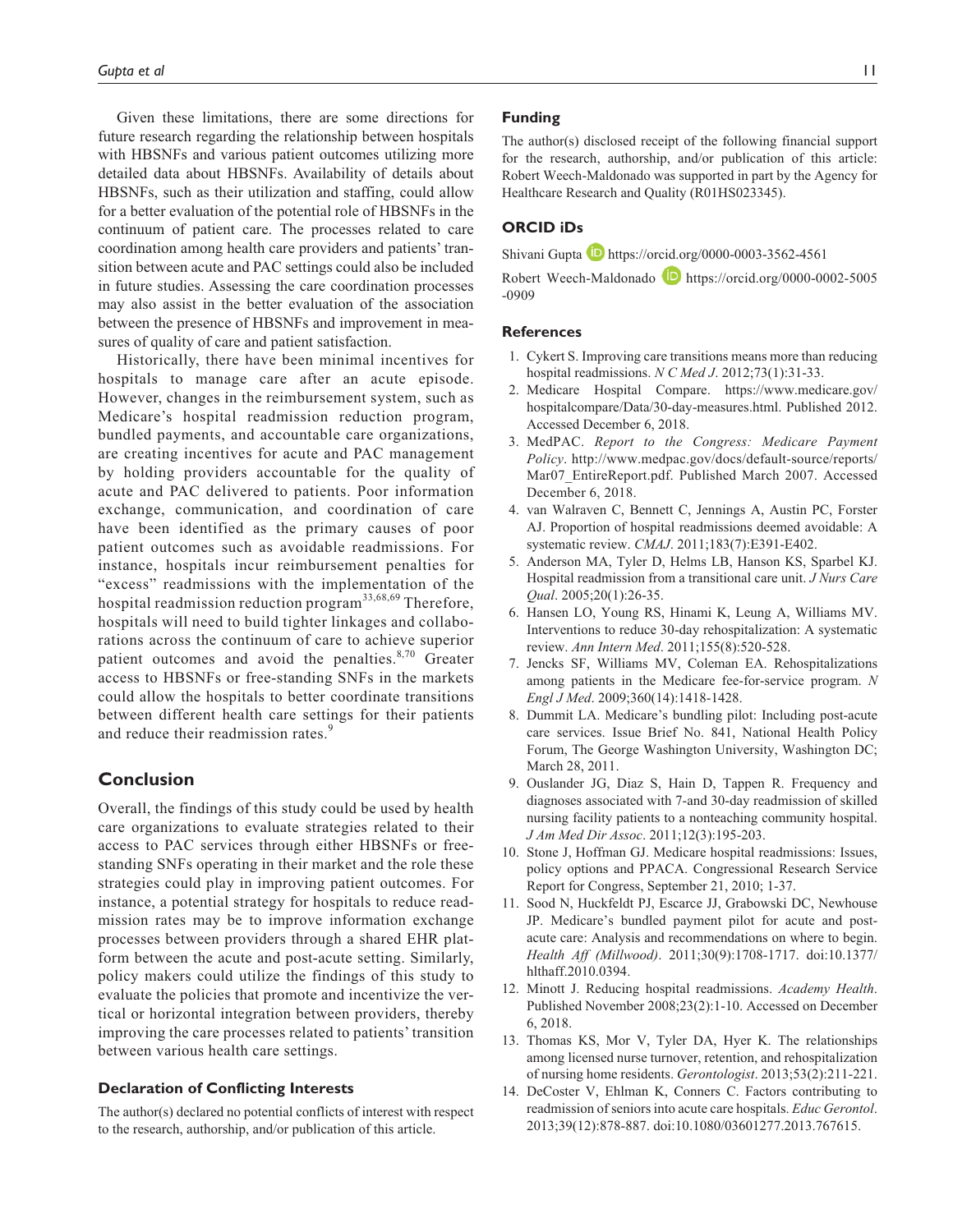- 15. Kirsebom M, Wadensten B, Hedström M. Communication and coordination during transition of older persons between nursing homes and hospital still in need of improvement. *J Adv Nurs*. 2013;69(4):886-895.
- 16. Benbassat J, Taragin M. Hospital readmissions as a measure of quality of health care: advantages and limitations. *Arch Intern Med*. 2000;160(8):1074-1081.
- 17. Coleman EA, Parry C, Chalmers S, Min SJ. The care transitions intervention: Results of a randomized controlled trial. *Arch Intern Med*. 2006;166(17):1822-1828.
- 18. Epstein CD, Tsaras G, Amoateng-Adjepong Y, Greiner PA, Manthous C. Does race affect readmission to hospital after critical illness? *Heart Lung*. 2009;38(1):66-76.
- 19. King BJ, Gilmore-Bykovskyi AL, Roiland RA, Polnaszek BE, Bowers BJ, Kind AJ. The consequences of poor communication during transitions from hospital to skilled nursing facility: a qualitative study. *J Am Geriatr Soc*. 2013;61(7):1095-1102. doi:10.1111/jgs.12328.
- 20. Rahman M, Norton EC, Grabowski DC. Do hospital-owned skilled nursing facilities provide better post-acute care quality? *J Health Econ*. 2016;50:36-46.
- 21. Deangelis P Jr. Hospital based SNFs: An alternative to empty beds. *Healthc Financ Manage*. 1987;41(8):60-62, 64, 66 passim.
- 22. Whitman J, DeAngelis P, Knapp M. *Restructuring hospital capacity: The hospital-based skilled nursing facility.* Chicago,Ill: Hospital Research and Educational Trust; 1986.
- 23. Smith CA. *Discharge destination and cost of care in an acute care unit versus a hospital-based skilled nursing unit*. Doctoral dissertation: University of New Mexico; 1996.
- 24. American Health Care Association. *The State Long-Term Health Care Sector: Characteristics, Utilization and Government Funding: 2011 Update.* Reimbursement and Research Department American Health Care Association, Washington, DC. Published 2011. Accessed 24 February, 2014.
- 25. McDowell TN Jr. The subacute care patient: Hospital responses to the challenge. *J Health Hosp Law*. 1990;23(10):289-294.
- 26. Murad Y. Skilled nursing facilities and post-acute care. *J Gerontol Geriatr Res*. 2011;1(101):1-4.
- 27. MedPAC. *Report to the Congress: Medicare Payment Policy*. [http://www.medpac.gov/docs/default-source/reports/mar14\\_](http://www.medpac.gov/docs/default-source/reports/mar14_entirereport.pdf) [entirereport.pdf](http://www.medpac.gov/docs/default-source/reports/mar14_entirereport.pdf). Published March 2014. Accessed November 28, 2018.
- 28. Joseph JA. *A study of hospitals' changes in length of stay and number of discharges as a result of changes in financial incentives related to medicare exempt status for hospital-based skilled nursing care* [dissertation]. Pittsburgh, PA: University of Pittsburgh; 1998.
- 29. White C, Seagrave S. What happens when hospital-based skilled nursing facilities close? A propensity score analysis. *Health Serv Res*. 2005;40(6 Pt 1):1883-1897. doi:10.1111/ j.1475-6773.2005.00434.x.
- 30. Stearns SC, Dalton K, Holmes GM, Seagrave SM. Using propensity stratification to compare patient outcomes in hospital-based versus freestanding skilled-nursing facilities. *Med Care Res Rev*. 2006;63(5):599-622. doi:10.1177/1077558706290944.
- 31. Rahman M, Zinn JS, Mor V. The impact of hospital-based skilled nursing facility closures on rehospitalizations. *Health Serv Res*. 2013;48(2 Pt 1):499-518.
- 32. Rahman M, Norton EC, Grabowski DC. Do hospital-owned skilled nursing facilities provide better post-acute care quality? *J Health Econ*. 2016;50:36-46.
- 33. Kocher RP, Adashi EY. Hospital readmissions and the Affordable Care Act: Paying for coordinated quality care. *JAMA*. 2011;306(16):1794-1795.
- 34. Medicare Program. Hospital inpatient prospective payment systems for acute care hospitals and the long-term care hospital prospective payment system and FY 2012 rates; hospitals' FTE resident caps for graduate medical education payment: Final rules. *Federal Register*. 2011;76(160):51660-51676.
- 35. Lawrence PR, Lorsch JW. *Organization and environment: Managing differentiation and integration*. Boston, MA: Irwin; 1967.
- 36. Child J. Organizational structure, environment and performance: The role of strategic choice. *Sociology*. 1972;6(1):1-22.
- 37. Donaldson L. *American Anti-Management Theories of Organization: A critique of paradigm proliferation*. Vol. 25. Cambridge: Cambridge University Press; 1995.
- 38. Conrad DA, Dowling WL. Vertical integration in health services: Theory and managerial implications. *Health Care Manage Rev*. 1990;15(4):9-21.
- 39. Robinson JC. Administered pricing and vertical integration in the hospital industry. *J Law Econ*. 1996;39:357-378.
- 40. Lehrman S, Shore KK. Hospitals' vertical integration into skilled nursing: A rational approach to controlling transaction costs. *Inquiry*. 1998;35(3):303-314.
- 41. Shortell SM, Gillies RR, Anderson DA, Erickson KM, Mitchell JB. Remaking health care in America. *Hosp Health Netw*. 1996;70(6):43-44.
- 42. Conrad D, Shortell S. Integrated health systems: Promise and performance. *Front Health Serv Manage*. 1996;13(1):3-40.
- 43. Zingmond DS. *A description of the vertical integration of acute and post-acute care and its impact on patients with stroke in California, 1997 to 1998 [Dissertation].* Los Angeles, CA: University of California, Los Angeles. UCLA; 2002.
- 44. Short JC, Palmer TB, Ketchen DJ Jr. Resource-based and strategic group influences on hospital performance. *Health Care Manage Rev*. 2002;27(4):7-17.
- 45. Barney J. Firm resources and sustained competitive advantage. *J Manag*. 1991;17(1):99-120.
- 46. Daft R. *Organization theory and design*. New York, NY: West; 1983.
- 47. Rahman M, Foster AD, Grabowski DC, Zinn JS, Mor V. Effect of hospital–SNF referral linkages on rehospitalization. *Health Serv Res*. 2013;48(l Pt 1):1898-1919.
- 48. Shaughnessy P, Schlenker R, Brown K, Yslas I. Case mix and surrogate indicators of quality of care over time in freestanding and hospital-based nursing homes in Colorado. *Public Health Rep*. 1983;98(5):486-492.
- 49. Bailis S, Shannon J. Subacute's place in the capitated scene. *Provider*. 1995;21(11):29-30.
- 50. Tuch H, Hiep P, Robinson BE. Postacute care in the 1990s. *J Fla Med Assoc*. 1994;81:631-634.
- 51. American Hospital Association. *AHA Annual Survey Database Fiscal Year 2010*. http://www.ahadata.com/academicsresearchers/. Published 2018. Accessed December 6, 2018.
- 52. HRSA, US Department of Health and Human Services: Health Resources and Services Administration. *National County-Level Health Resource Information Database: Overview*.